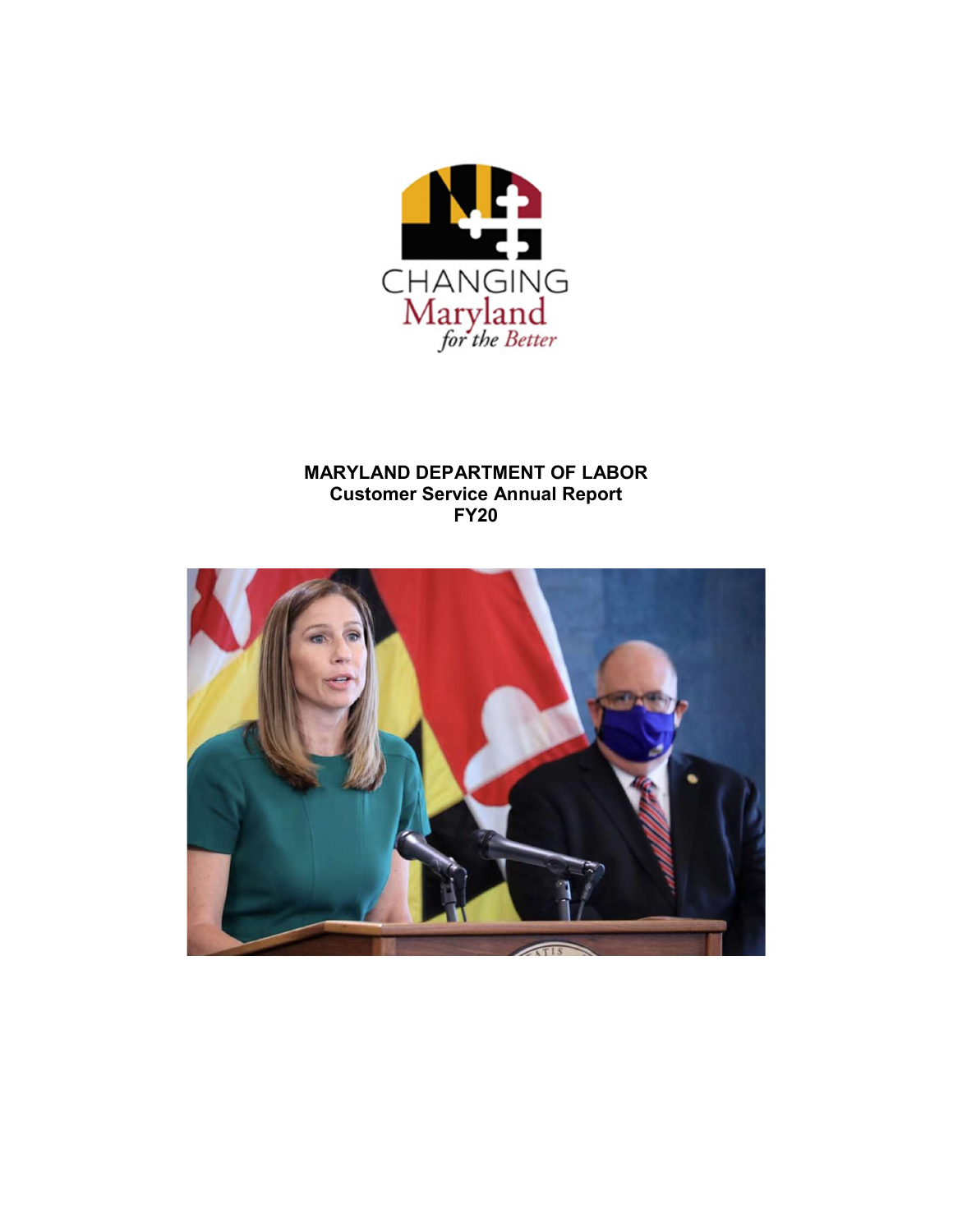

Contact:

Summar J. Goodman Director of Constituent Services and Outreach Maryland Department of Labor summar.goodman@maryland.gov 410-230-6069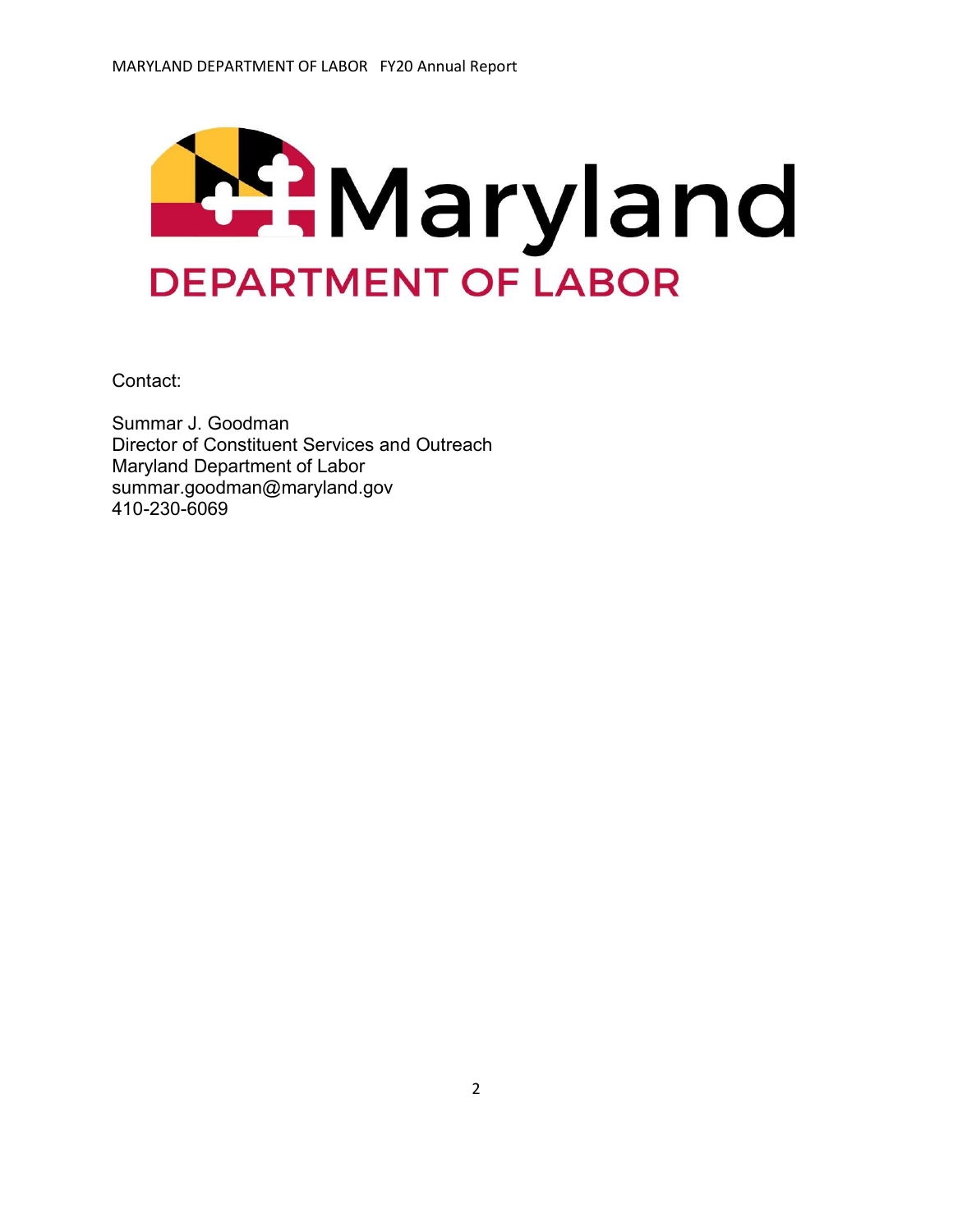# Table of Contents

| FY20 Highlights                                              | 4              |
|--------------------------------------------------------------|----------------|
| <b>Recognition Given to Employees</b>                        | 4              |
| Leadership Analysis of FY20                                  | 5              |
| <b>Detailed FY20 Results</b>                                 | 6              |
| <b>Customer Service Survey Results</b>                       | $\overline{7}$ |
| <b>Status of Customer Service Training</b>                   | $\overline{7}$ |
| Improving the Customer Experience from Multiple Perspectives | 8              |
| Making Agency Services Available Online                      | 8              |
| <b>Processing Times for Customer Transactions</b>            | 8              |
| Adjusting Hours to Meet Customer Demands                     | 8              |
| Licensing and Permitting from Multiple Perspectives          | 9              |
| <b>Agency Services Available Online</b>                      | 9              |
| <b>Processing Times for Customer Transactions</b>            | 9              |
| Adjusting Hours to Meet Customer Demands                     | 9              |
| Conclusion                                                   | 10             |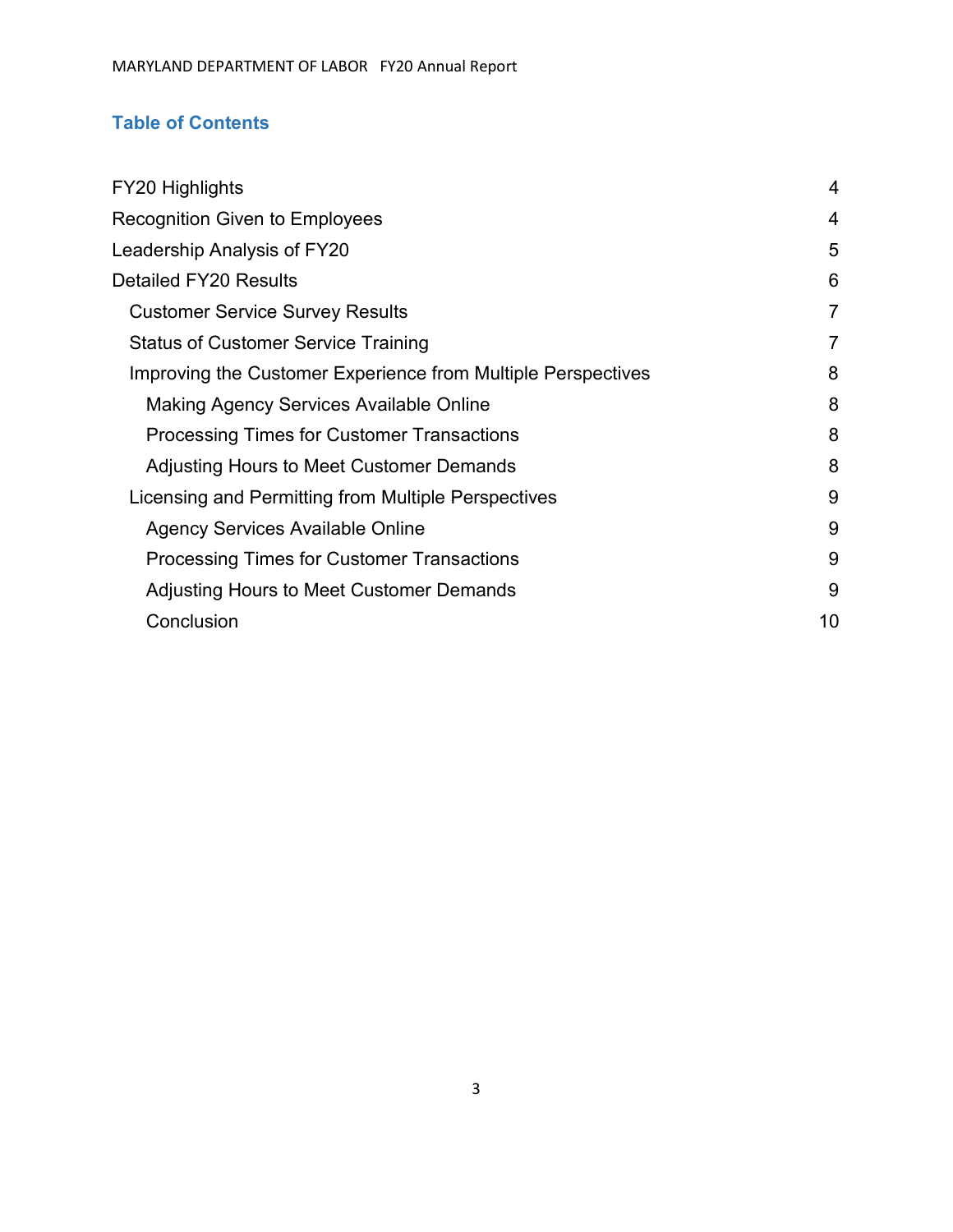# FY20 Highlights

- The staff at the Department of Labor has been working tirelessly to provide excellent customer service during FY20 and demonstrated the ability to pivot amidst the evolving COVID-19 pandemic and ensure streamlined, uninterrupted assistance to constituents via the phone and internet.
- The name of the agency changed from the Maryland Department of Labor, Licensing and Regulation to the Maryland Department of Labor.
- The agency successfully implemented a telework model to safeguard employees while ensuring work continuity during the COVID-19 pandemic.
- The Maryland Department of Labor received more customer service surveys than any other agency.
- The Maryland Department of Labor has continued to issue the state's jobs statistics and unemployment rate on a monthly basis in conjunction with the Bureau of Labor and Statistics (BLS).

# Recognition Given to Employees

- As a part of the department's customer service initiative, the most vital piece is the recognition program that highlights employees for providing excellent customer service to constituents while simultaneously motivating other staff members and boosting morale within the agency.
- Maryland Department of Labor employees were recognized in the weekly Labor staff electronic newsletter for achieving a milestone for years of service with the agency as well as outstanding achievements.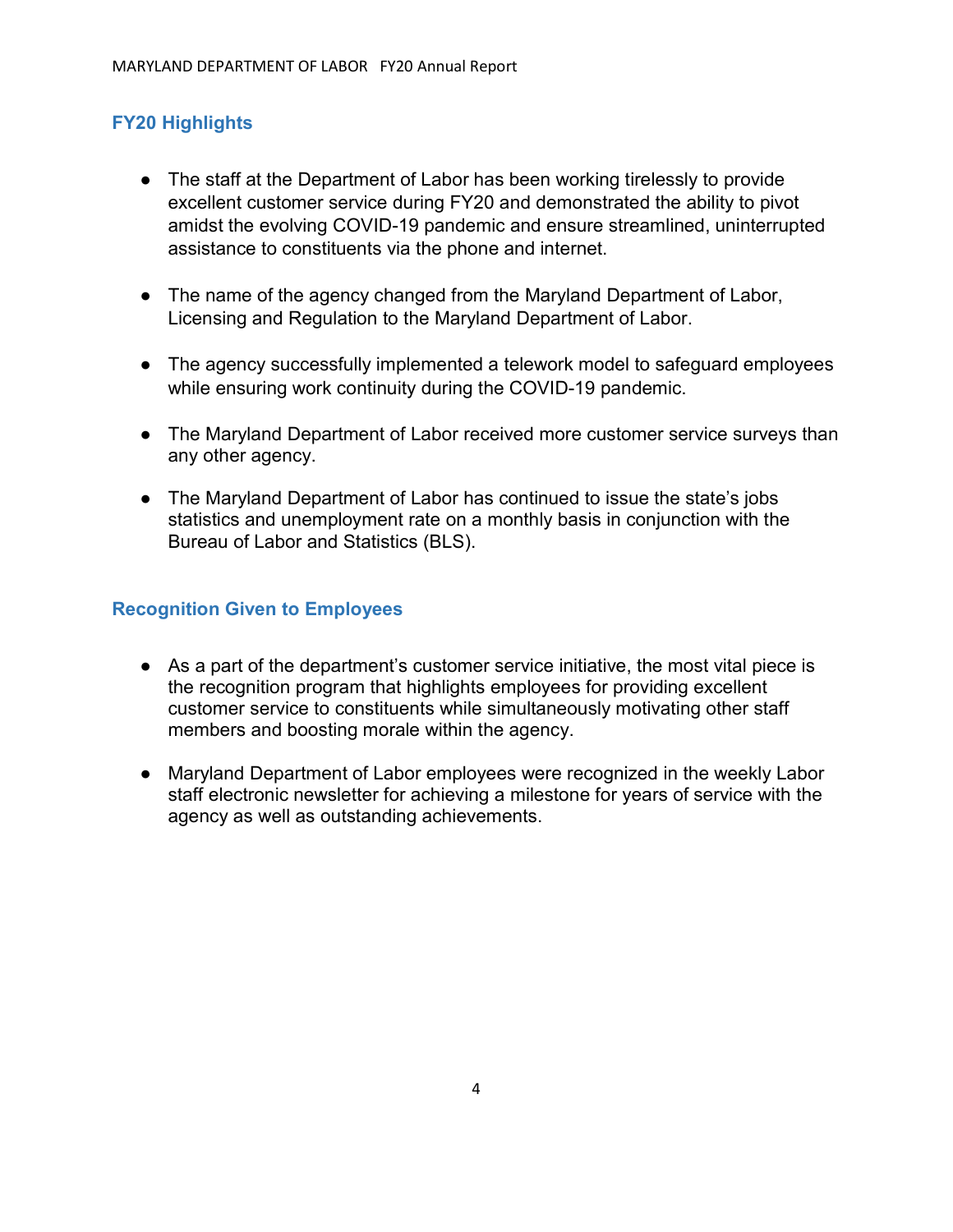## FY20 Leadership Analysis

- The Maryland Department of Labor is committed to safeguarding and protecting Marylanders. The department is proud to support the economic stability of the state by providing businesses, the workforce and the consuming public with high quality customer-focused regulatory, employment and training services. To do this effectively, the agency is laser focused on providing exemplary customer service to all constituents.
- The customer service promise is prominently displayed on the website as well as in all of the Maryland Department of Labor's offices and buildings to instill the idea that customer service is the agency's highest priority.
- The agency has moved toward more innovative, user friendly digital solutions to provide additional self-service options for constituents via the website, social media and phone applications.
- The Maryland Department of Labor's Division of Unemployment Insurance launched the new online BEACON One-Stop application in April 2020 to offer all Marylanders the opportunity to quickly and easily file all types of unemployment claims and weekly certifications entirely online 24/7. This includes both regular claims and claims funded by the federal government under the CARES Act unemployment insurance program.
- The agency continues to reinforce and acknowledge positive individual performance among employees.
- The Maryland Department of Labor will continue the approach of "leading by example" that was exercised in FY20. The leadership team has been accessible to staff and actively responding to constituent inquiries to reinforce the teamwork approach to staff.
- The e-newsletter was rebranded during the summer of 2019 to coincide with the agency name change. A contest was held to allow employees the opportunity to submit suggestions for the name. The new name is "Labor – We're All In!" The enewsletter serves as a vehicle to communicate with all employees. It allows the secretary to send updates while highlighting staff achievements and milestones. It also provides consistent messaging to staff to enhance customer service.

### Detailed FY20 Results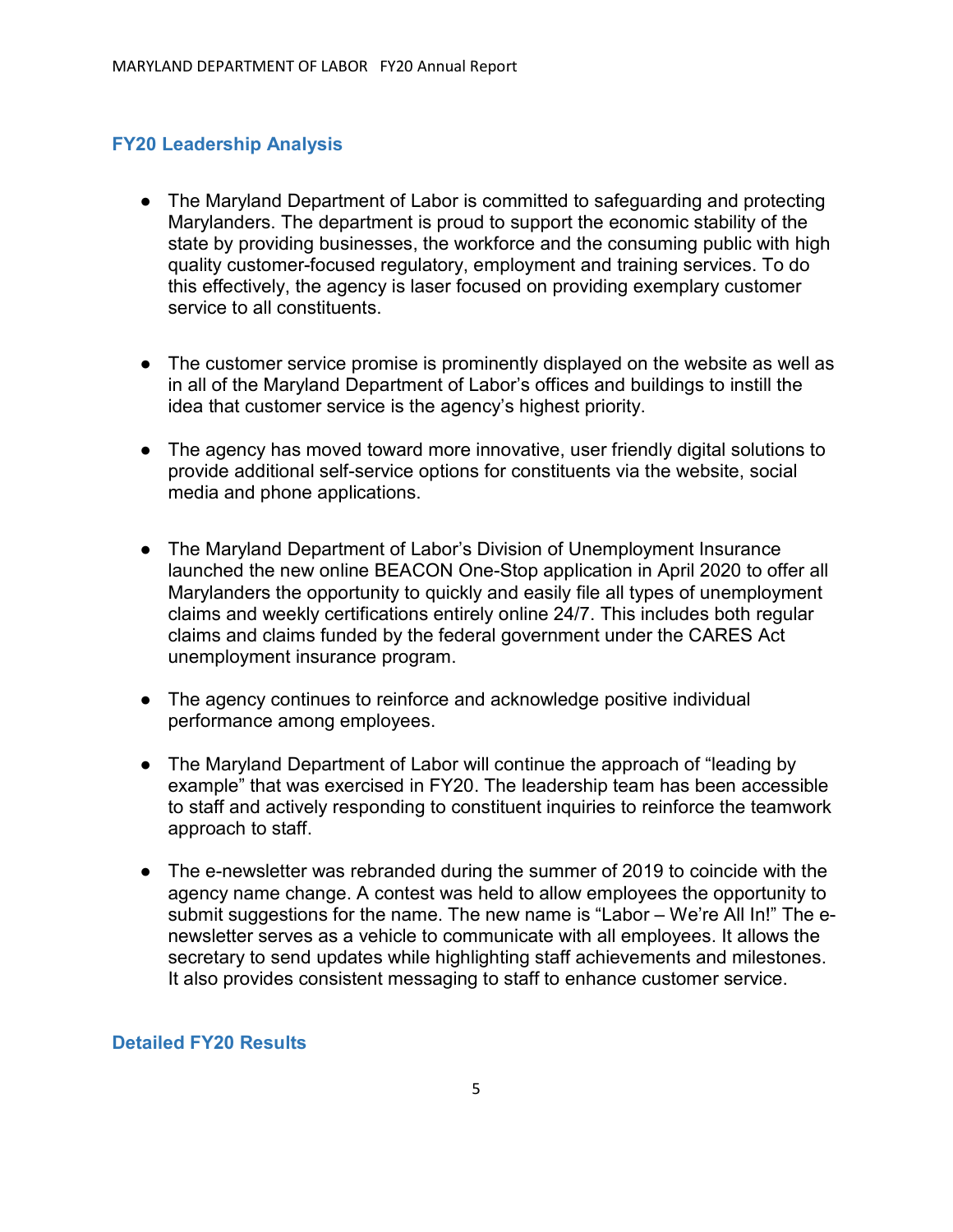

Of the 624,978 complete claims received from March 9 to June 27, 601,208 (96.2%) have been processed with 492,789 (78.8%) receiving benefit payments and 108,419 (17.3%) being denied benefits for not meeting state and federal program requirements. Of the claims that have already been denied, the large majority were denied because claimants had issues related to the separation from their most recent employer or were determined to be monetarily ineligible.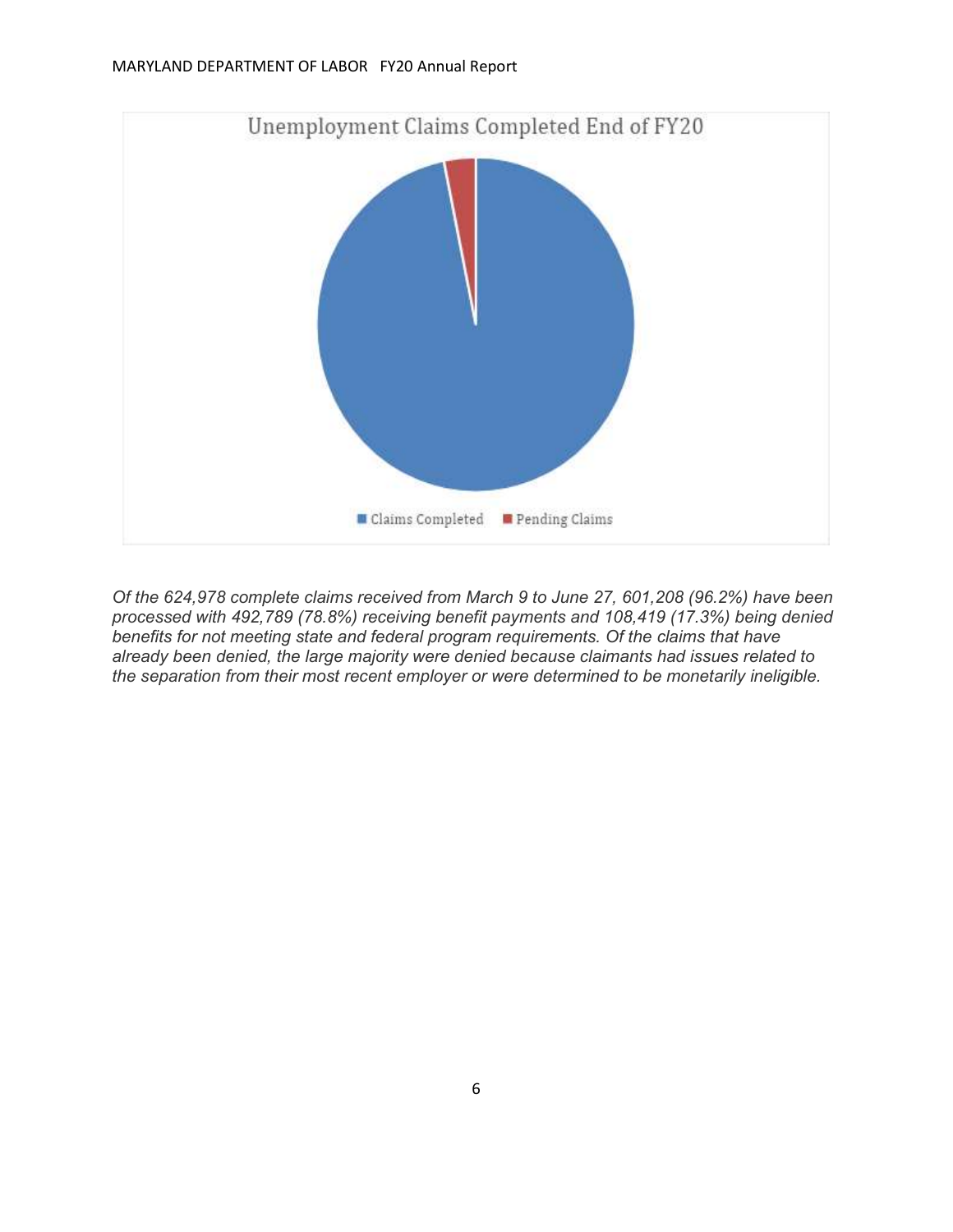

The Maryland Department of Labor Paid Over \$3.6 Billion in Benefits. From March 9 to June 27, the Maryland Department of Labor's Division of Unemployment Insurance paid a total of \$3,642,243,364 in regular and CARES Act unemployment insurance benefits to claimants. This total amount includes \$2,126,846,214 in regular benefits, \$1,468,112,926 in PUA benefits, and \$47,284,224 in Pandemic Emergency Unemployment Compensation (PEUC) benefits.

# Customer Service Survey Results

FY20 saw a huge influx of the Governor's Customer's Service Surveys for the Maryland Department of Labor. Due to the number of jobs lost as a result of the COVID-19 pandemic, the Department experienced a number of constituents who commented on the unemployment process.

# Status of Customer Service Training

The Maryland Department of Labor completed customer service training for all staff in FY19 and took on the task of producing mandatory Sexual Harassment Prevention Training. In October 2018, the Maryland legislature passed H.B. 1423 and subsequent H.B. 679, which were signed into law by Governor Hogan. These new laws required **all** staff (including regular, contractual and independent contractors) to have in-class, interactive Sexual Harassment Prevention training. The Sexual Harassment Prevention Training began for staff in FY20 as in-class instruction which ended due to the COVID-19 pandemic. The agency is developing a plan to ensure that the training continues.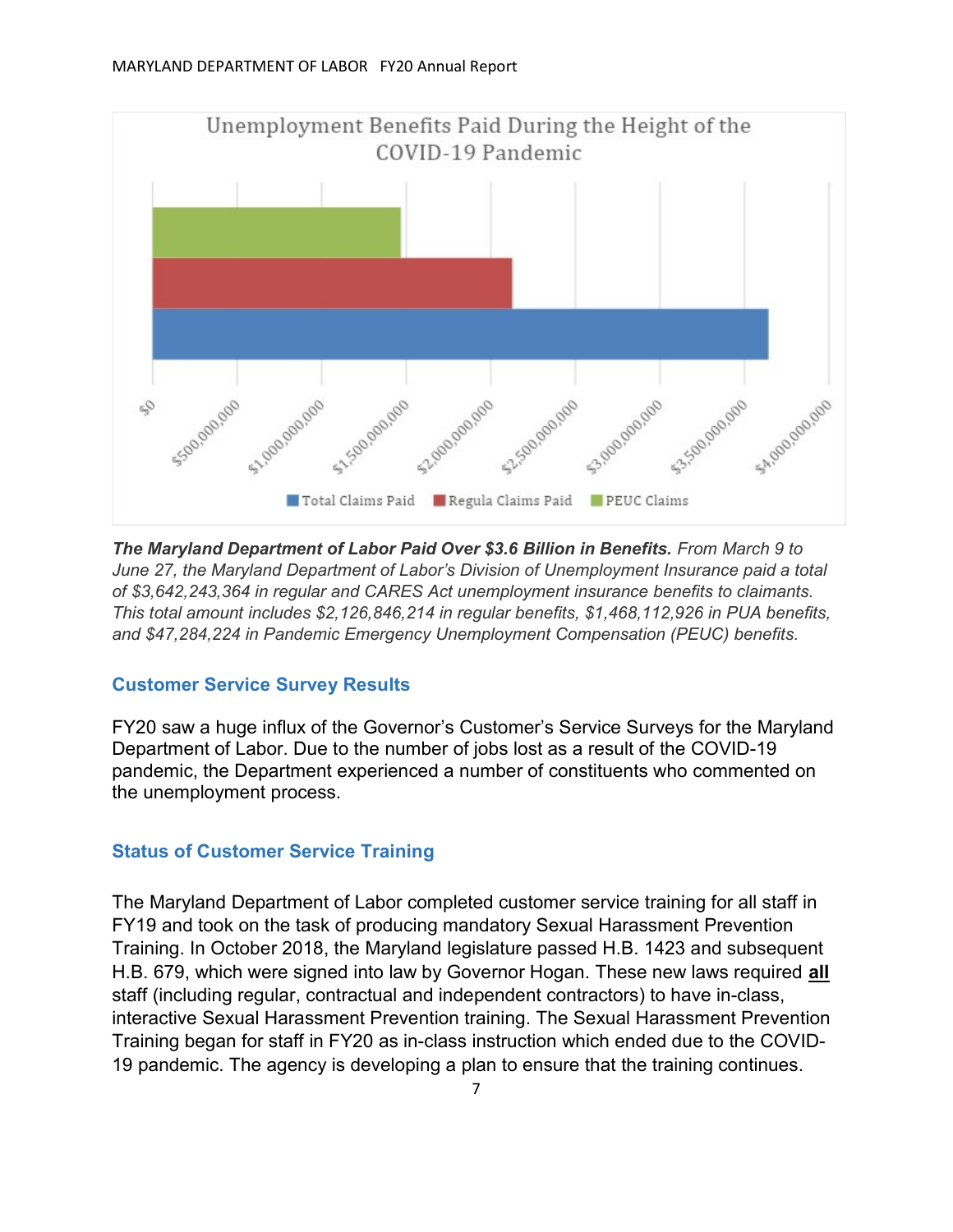### Improving the Customer Experience from Multiple Perspectives

During FY20, the COVID-19 pandemic emerged, causing the agency staff to transition from working in the office to working remotely out of an abundance of caution. Each division with the Maryland Department of Labor created unique, innovative plans to ensure the continuation of workflow with uninterrupted processes. Contact with constituents, other staff, licensees, and businesses occurred primarily through phone email. In addition, the agency's website was enhanced with features to provide more user-friendly services.

#### Making Agency Services Available Online

The Maryland Department of Labor (Labor) launched the BEACON One-Stop online system on Friday, April 24, 2020. BEACON One-Stop allows claimants to file claims for ALL unemployment insurance (UI) benefit programs including those created as a result of the implementation of the Coronavirus Aid, Relief, and Economic Security Act (CARES Act). This single application allows constituents to apply for the most recent federally-enacted unemployment programs, Pandemic Unemployment Assistance (PUA) and Pandemic Emergency Unemployment Compensation (PEUC). BEACON One-Stop is an application that also allows claimants to file claim certifications, upload supporting documentation and review their benefit payment history among other features.

In an effort to provide the best user experience, the Division of Unemployment Insurance will be taking the application down nightly between the hours of 1:00 a.m. to 3:00 a.m. to perform maintenance and resolve any ongoing technical issues. While the website will be unavailable to customers during those early morning hours, this time was selected to impact the fewest number of claimants possible.

To prevent the overload of the system that users have experienced, the Department introduced a virtual waiting line. Constituents received notification including the number of individuals ahead of them in the virtual line and an estimated wait time that was constantly updated.

### Processing Times for Customer Transactions

Processing times varied depending on the customer's submission of required documents as well as the number of individuals accessing services at the same time.

#### Adjusting Hours to Meet Customer Demands

The Maryland Department of Labor's website allowed for constituents to have access to services 24 hours a day and seven days a week.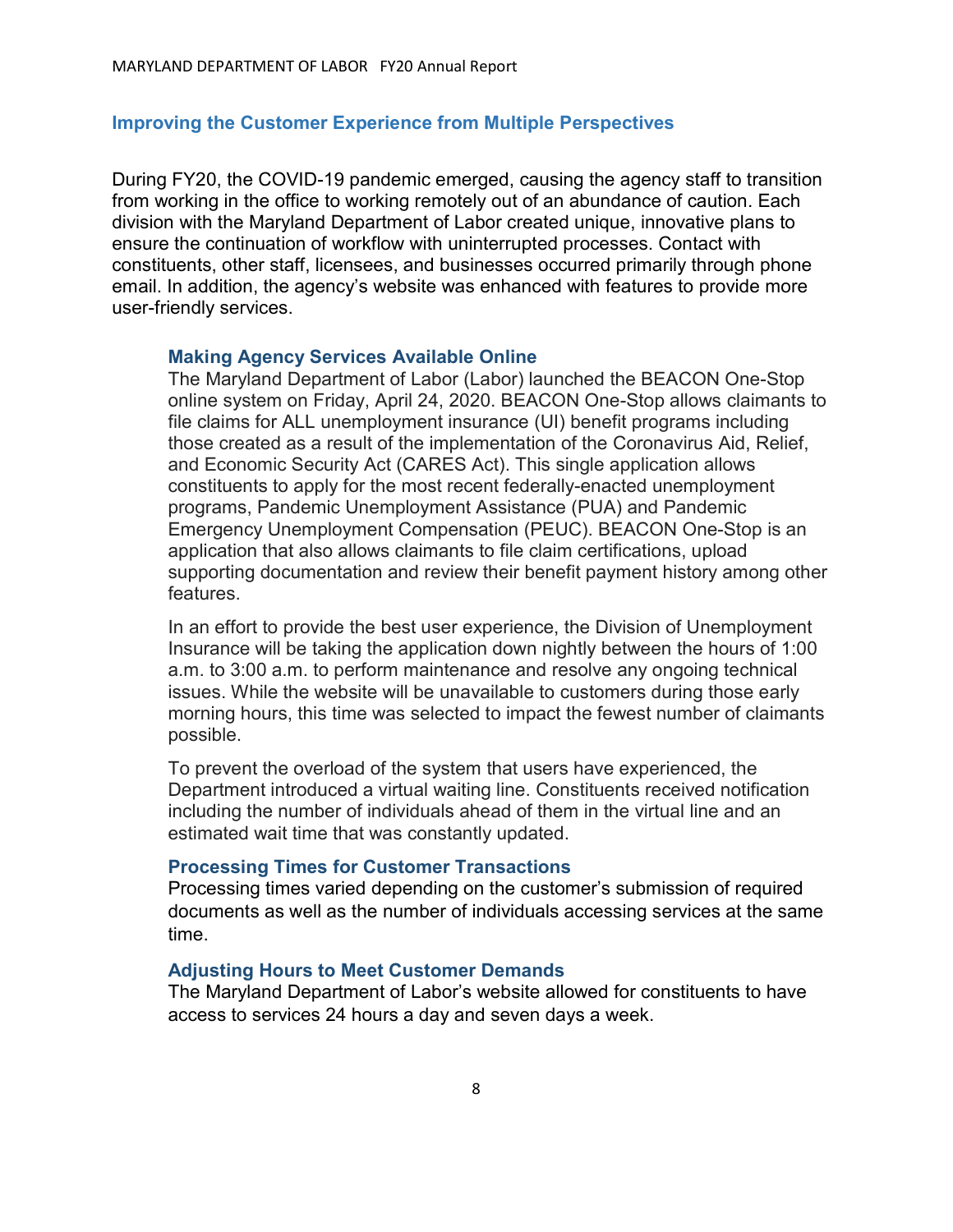### Licensing and Permitting from Multiple Perspectives

The Division of Occupational and Professional Licensing is the primary issuer of licenses for the Maryland Department of Labor. Overseeing 21 licensing boards, commissions and programs appointed by the Governor, the Division of Occupational and Professional Licensing is responsible for regulating the activities of more than 255,000 individuals and businesses across 25 professions.

#### The Number & Type of Licenses and Permits Processed for FY20

The Number & Type of Licenses and Permits Processed for FY20 are as follows:

- New licenses issued was 22,733
- Renewals of existing licenses was 112,620
- For a total of 135,353 licenses processed (new and renewed)
- The total number of active licenses for O&P is 263,929

### Processing Times for Customer Transactions

The Division of Occupational and Professional Licensing (O&P) saw a positive improvement in processing time during FY20 as a result of staff moving to working remotely. The Division monitors performance via a survey that is sent electronically to licensees. O&P has improved their customer satisfaction rating since moving from in office to telework. The FY20 rating when the staff was in the office was 8.98. Post telework, their rating increased to 9.1.

### Adjusting Hours to Meet Customer Demands

The website answered many questions for customers which allowed for access to services and information anytime, 24/7.

The Maryland Department of Labor seeks to constantly improve its customer service delivery and meet the needs of constituents. During FY20, Labor staff has demonstrated the teamwork, resiliency, and flexibility necessary to provide uninterrupted service to employers, licensees, jobseekers, unemployment insurance claimants, and many others. The Department of Labor will continue to safeguard and protect Marylanders by supporting the economic stability of the state during these unprecedented times. In addition, the Department of Labor will remain vigilant in an effort to provide businesses, the workforce and the consuming public with high quality customer-focused regulatory, employment and training services whether virtually online or, in person.